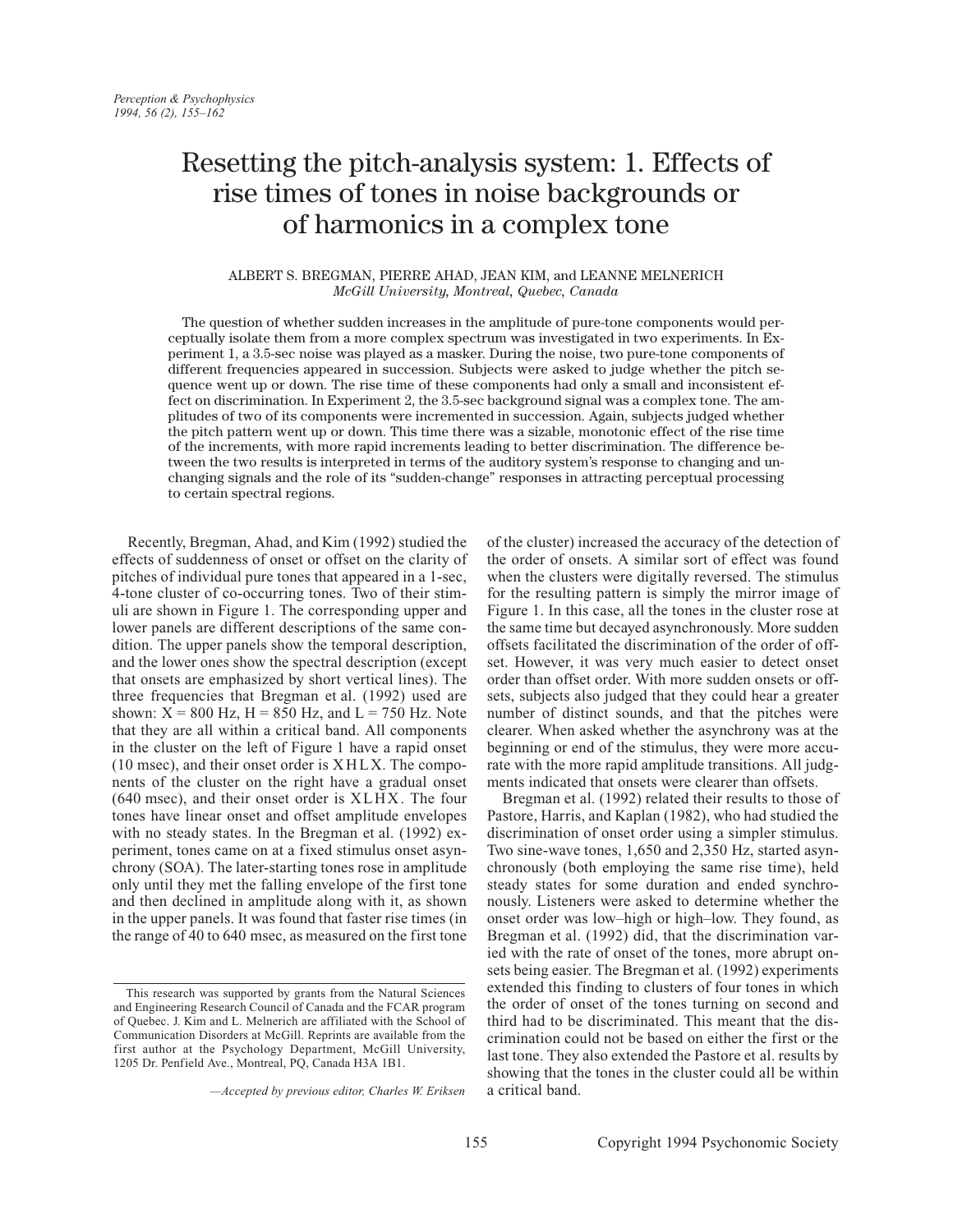

**Figure 1. Diagram of two of the 1-sec tone clusters used by Bregman et al. (1992). The top boxes show amplitude envelopes of components superimposed; the lower boxes provide a spectrographic representation. Rise time of the first component is 10 msec in the left panel and 640 msec in the right panel; onset asynchrony is 60 msec. Onset orders are XHLX (left) and XLHX (right).**  $X = 800$  Hz,  $H = 850$  Hz,  $L = 750$  Hz.

Bregman et al. (1992) also related their observations on four-tone clusters to the research of Kubovy (1981), who reported a number of experiments in which a chord of pure tones was presented. When they were all on at the same time and steady in amplitude, there was no perceptual domination by the pitch of any one. However, when one of the tones was lowered in amplitude for 0.1 sec and then suddenly restored to its original value, its pitch dominated the experience of the subject. Kubovy (1976) called the phenomenon the "onsetsegregation" effect and attributed it to the fact that there were specific neural responses to the onset of a sound. Bregman et al. (1992) proposed that the name "onset segregation" was too restricted because they had also found an offset effect that was rate-dependent. They suggested that it was more appropriate to call it a "suddenchange" segregation effect. They concluded that the auditory system might use neural onset and offset responses to reset itself and carry out new analyses at points of sudden amplitude change.

There was one difficulty with this interpretation. Figure 1 shows a fast-rising cluster of tones on the left and a slow-rising one on the right. Consider the cluster shown on the left. At the instant at which the second tone, H, starts, the first tone, X, is already decreasing from its maximum amplitude; that is, the difference in amplitude between X and H is very large. Now, looking over at the cluster shown on the right, we can see that at the instant at which the second tone begins, the first tone is still quite low in amplitude. The large difference between the two clusters, in the relative amplitudes of their first two tones, continues until the second tone reaches maximum amplitude. The same reasoning applies to all consecutive pairs of tones. Only in the fast-rising cluster does an earlier tone reach its maximum amplitude before the next one has risen very high in amplitude. This is an inevitable consequence of the fixed SOA and the linear rising envelopes. The described difference between the suddenly and the slowly changing envelopes could conceivably have been responsible for the greater clarity of the pitches in the rapid-onset cluster.

The experiments that will be reported here investigated the rapid-onset effect without producing this problem. Rather than being overlapped in time, two pure tones were presented in succession. Listeners were asked to report whether the pitch pattern went up or down. The two tones were presented in a background of white noise. As in the experiments of Bregman et al. (1992), the tones had linearly rising and falling amplitude envelopes and no steady states, and the rise times of the tones were varied. It was anticipated that more rapid rise times would attract processing to the frequency band of the tone and lead to more accurate discrimination. This did not occur.

## **EXPERIMENT 1**

# **Method**

**Procedure**. On each trial, subjects heard a warning tone, followed, 1-sec later, by a noise lasting for 3.5 sec. During the noise, two 1-sec-long tones of different frequencies were presented in succession. The first tone was presented 0.5 sec after the noise onset, and the second tone was presented 0.5 sec after the end of the first. After the sounds, the subjects were asked whether the pitch pattern had gone up or down and to rate their level of confidence. They did this by pressing one of six keys on a keyboard, numbered from 1 to 6. The left side of the scale, numbers 1 to 3, was labeled "up," and the right side, numbers 4 to 6, was labeled "down." The extremes of the scale indicated certainty; the numbers moving toward the center of the scale indicated increasing uncertainty. The subjects could take as long as necessary to record their responses, after which there was a 1-sec silence, followed by the next trial.

The experiment was divided into six sessions. The first was a training session in which the rise time was progressively increased in duration across conditions (i.e., more sudden onsets first). The amplitudes of the tones were much higher in this training session than they were in the experiment proper. Also, before each trial, the listeners were informed as to whether the pattern went up or down. In the second session, the 12 training conditions were presented in a random order as a pretest. In order to proceed to the experiment proper, the subjects had to be correct on eight conditions. The other four sessions were test sessions of 72 trials each. There was a rest period of 2 to 5 min between test sessions.

**Stimuli**. The 3.5-sec masking noise was digitally bandpass filtered with upper and lower cutoff frequencies of 2500 and 500 Hz, respectively. To ensure that some fixed properties of the noise samples used for a particular condition were not responsible for the results of that condition and could not serve as a cue to the identity of the condition, each condition was synthesized with four independent noise samples. Since there were 72 different experimental conditions, 288 different samples of noise were used in all.

There were six different rise times for the 1-sec tones in the test trials: 30, 90, 270, 730, 910, and 970 msec. Notice that because the tones had linear rise and fall envelopes and no steady states, the last three envelopes were the mirror images of the first three. Each envelope had the same total energy as its mirror twin.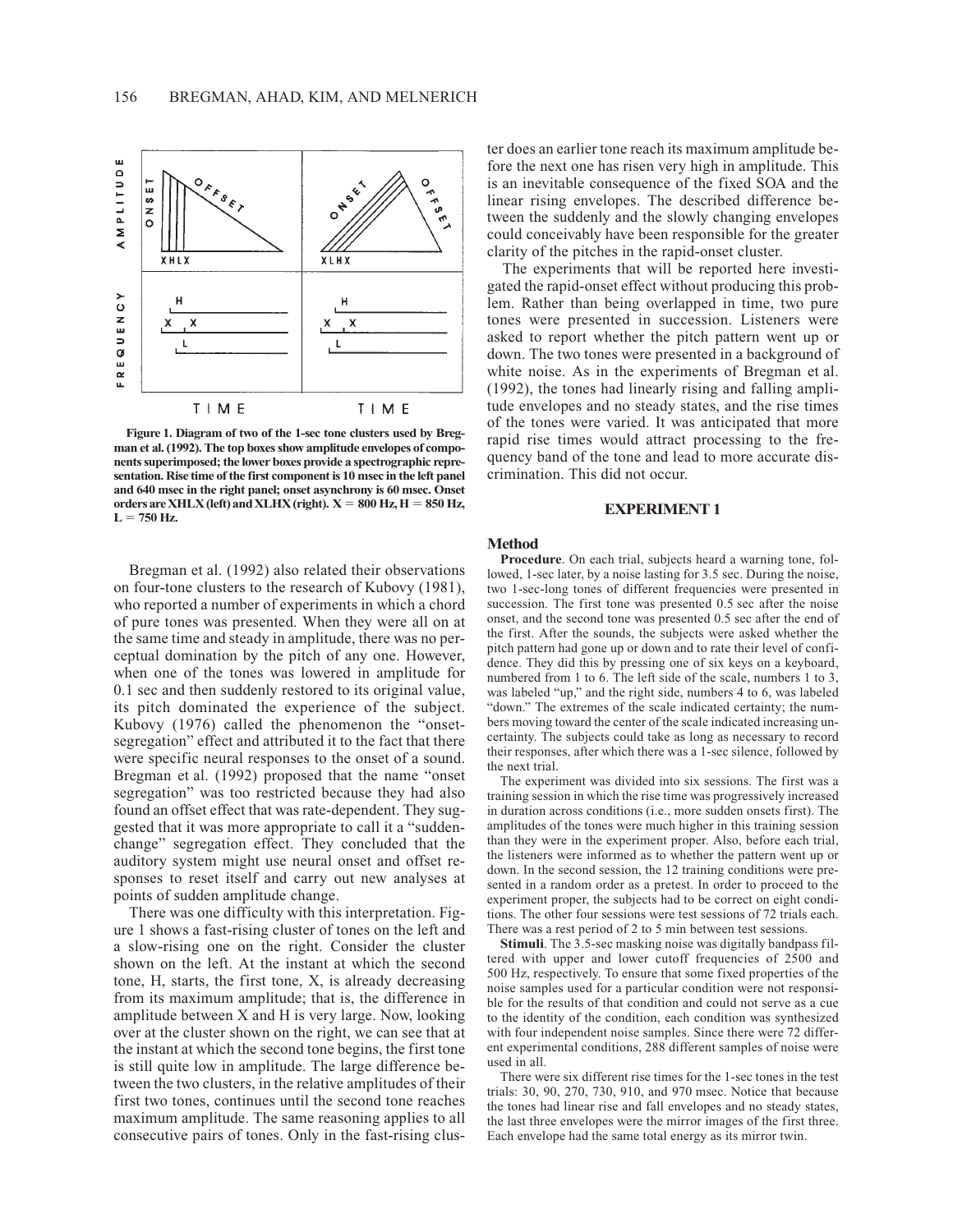The level reached at the maximum of the triangular tone envelope is expressed in decibels relative to the noise level, that is, in signal-to-noise (S/N) level, where both tone and noise are measured in SPL (sound pressure level) at A weighting. The noise was always presented at 68 dB, and there were three maximum S/N levels for tones: 1, 2, and 3 dB. These values were chosen after pretesting to yield a level of discrimination which we thought would produce a sufficient number of errors for the detection of differences among the conditions. Within a given trial, both tones had the same S/N level. Three different tone frequencies were used: a high tone (H) at 2000 Hz, a medium tone (M) at 1500 Hz, and a low tone (L) at 1000 Hz. These appeared in ascending pairs, LM or MH, and in descending pairs, HM or ML.

The tones used in training were at 12 dB S/N, and their three rise times were 1, 10, and 150 msec. None of these values appeared among the signals of the actual test sessions. The warning tone for each trial in all sessions was at 500 Hz and lasted 150 msec.

**Apparatus**. The sounds, digitally synthesized on an IBMcompatible 386 computer using MITSYN software (Henke, 1981), were presented via 16-bit D/A converters (Data Translation 2823) at 16,000 samples per second. Signals were low-pass filtered at 8 kHz by a Rockland Model 852 filter (Butterworth setting) with 48 dB/octave roll-off. The sounds were presented diotically over Sony Model NRV7 headphones in an Industrial Acoustics singlewall test chamber. Sound pressure levels were measured at fast A weighting using a flat-plate coupler.

**Subjects**. Twenty people, with a mean age of 24.9 years and a range of 21 to 51 years, were paid to serve as subjects. None reported problems in their hearing. None were discarded and no screening tests were administered.

#### **Results**

There were 288 experimental conditions obtained by combining 6 values of rise time, 3 S/N levels, 4 frequency patterns (2 up and 2 down), and 4 different samples of background noise within each condition. The results were combined across variations in background noise samples, since these variations were introduced only so that we could average out the peculiarities of particular noise samples.

In our treatment of the data, we assume that the subject registers the stimuli on an underlying one-dimensional scale of "perceived direction," ranging from up to down, with an uncertain area in the middle. So far, we are making the same assumptions as would be necessary if we were to proceed to a signal detection (d') analysis by assuming that the subject puts a boundary on this dimension and answers "up" or "down" for the two ranges separated by the boundary. However, our method makes a different assumption, namely that the subjects' overt responses on the one-dimensional rating scale are monotonically related to the underlying dimension. We compare the scores for the ascending and descending patterns within each condition. If the mean ratings for ascending and descending patterns are the same, we interpret that as a lack of discrimination. If they differ in the right direction (descending patterns giving scores closer to the "certain-down" end), we take that as a sign of discrimination because the response is covarying with the stimulus. We assume that the greater the difference in the average ratings assigned to ascending and descending patterns, the greater the discrimination. This set of assumptions makes it possible to assign a discrimination score for each subject within each combination of rise time, size of amplitude increment, and session. Because of the small number of trials (18) within such cells, analysis via signal detection theory to yield d' scores is not advisable. However, our discrimination score, based on means, does not require a large number of values per cell.

Accordingly, the rating scale scores were turned into a discrimination score, *C* (for covariation of the response with the stimulus), by the formula  $C = [(D1+D2) (U1+U2)/2$ , where  $D1$  = rating for the HM descending frequency pattern,  $D2$  = rating for the ML descending pattern,  $U1$  = rating for the LM ascending pattern, and  $U2$  = rating for the MH ascending pattern.

The formula gives scores ranging from  $+5$  for perfect discrimination (or covariation), through 0 for random responding, to  $-5$  for systematically reversed ratings for up and down.

Table 1 gives the raw rating-scale score for the six rise times and the three signal-to-noise ratios for both "ascending" and "descending" stimulus patterns. It also gives the derived *C* score for each condition. Within the limits of round-off error, the difference between each successive pair of raw scores (descending minus ascending) yields the corresponding *C* score. Both univariate and multivariate tests were carried out on all variables. Only the univariate ones will be reported unless one is significant and the other is not. Figure 2 shows the main effect of rise time. The effect of rise time was statistically significant  $[F(5,95) = 12.2, p < .0001]$ . There was, however, only a small and irregular decline in discrimination with longer rise times, with a slight rise again at the longest rise time. Note, however, that the longest rise time (970 msec) is also the shortest offset time (30 msec) because the tones lasted 1 sec and there was no steady state. The small increase in discrimination



**Figure 2. Rise-time results for Experiment 1. Maximum possible score is 5.**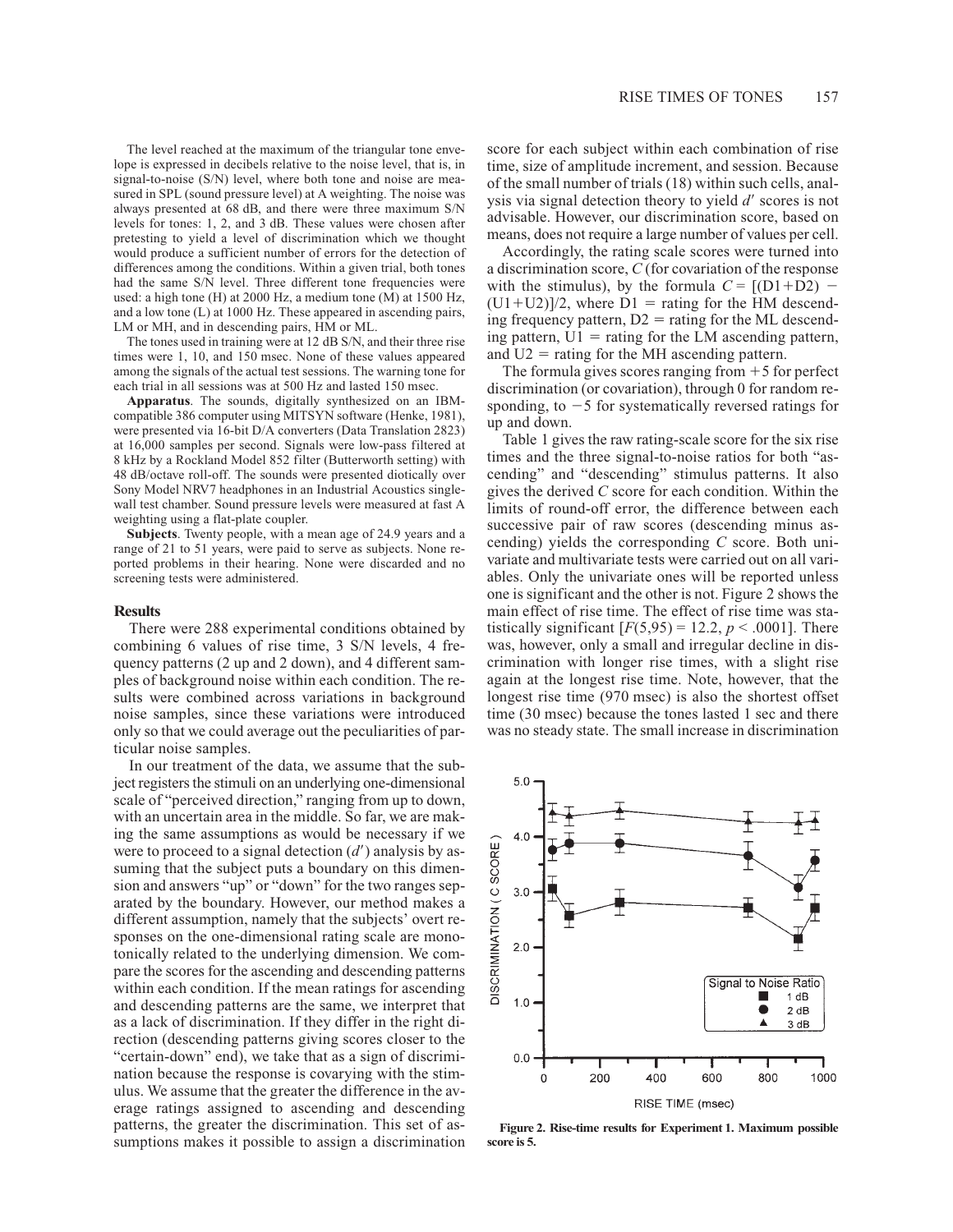| in a Noise Background (Number of Cases: 20) |                |                         |              |              |              |            |  |  |
|---------------------------------------------|----------------|-------------------------|--------------|--------------|--------------|------------|--|--|
| Rise<br>Time                                | S/N            | Actual                  |              |              |              |            |  |  |
| (msec)                                      | (dB)           | Sequence                | М            | <b>SD</b>    | SE           | $C$ Score* |  |  |
| 30                                          | 1              | Ascending<br>Descending | 1.98<br>5.04 | .168<br>.093 | .752<br>.418 | 3.06       |  |  |
| 30                                          | 2              | Ascending<br>Descending | 1.66<br>5.43 | .140<br>.109 | .628<br>.487 | 3.76       |  |  |
| 30                                          | 3              | Ascending<br>Descending | 1.40<br>5.83 | .127<br>.074 | .567<br>.330 | 4.43       |  |  |
| 90                                          | 1              | Ascending<br>Descending | 2.28<br>4.86 | .137<br>.118 | .612<br>.528 | 2.58       |  |  |
| 90                                          | $\overline{2}$ | Ascending<br>Descending | 1.69<br>5.57 | .119<br>.107 | .533<br>.479 | 3.88       |  |  |
| 90                                          | 3              | Ascending<br>Descending | 1.39<br>5.76 | .112<br>.086 | .501<br>.384 | 4.37       |  |  |
| 270                                         | $\mathbf{1}$   | Ascending<br>Descending | 2.03<br>4.84 | .140<br>.130 | .625<br>.582 | 2.81       |  |  |
| 270                                         | $\overline{c}$ | Ascending<br>Descending | 1.70<br>5.58 | .122<br>.077 | .546<br>.342 | 3.88       |  |  |
| 270                                         | 3              | Ascending<br>Descending | 1.33<br>5.79 | .100<br>.069 | .445<br>.307 | 4.47       |  |  |
| 730                                         | $\mathbf{1}$   | Ascending<br>Descending | 2.15<br>4.86 | .117<br>.111 | .525<br>.497 | 2.71       |  |  |
| 730                                         | $\overline{2}$ | Ascending<br>Descending | 1.64<br>5.29 | .124<br>.141 | .556<br>.631 | 3.65       |  |  |
| 730                                         | 3              | Ascending<br>Descending | 1.39<br>5.65 | .098<br>.103 | .438<br>.460 | 4.26       |  |  |
| 910                                         | 1              | Ascending<br>Descending | 2.39<br>4.53 | .131<br>.132 | .585<br>.592 | 2.14       |  |  |
| 910                                         | $\overline{2}$ | Ascending<br>Descending | 1.98<br>5.05 | .141<br>.112 | .632<br>.501 | 3.08       |  |  |
| 910                                         | 3              | Ascending<br>Descending | 1.43<br>5.66 | .132<br>.090 | .591<br>.402 | 4.24       |  |  |
| 970                                         | 1              | Ascending<br>Descending | 2.26<br>4.96 | .161<br>.123 | .721<br>.549 | 2.71       |  |  |
| 970                                         | $\overline{2}$ | Ascending<br>Descending | 1.89<br>5.45 | .120<br>.084 | .538<br>.377 | 3.56       |  |  |
| 970                                         | 3              | Ascending<br>Descending | 1.46<br>5.74 | .105<br>.087 | .471<br>.390 | 4.28       |  |  |

**Table 1 Experiment 1. Mean Raw Scores and** *C* **Scores for Tones**

Note—For the mean raw scores, higher values indicate stronger judgments of "downness." \*Within the limits of round-off error, *C* scores are the difference between the descending and ascending scores for the same rise-time-by-increment condition.

may therefore be due to the "abruptness-of-offset" effect found by Bregman et al. (1992).

There was a clear effect of S/N level, with higher levels producing better discrimination  $[F(2,38) = 200.5,$ *p* < .0001]. The mean *C* scores were 2.7, 3.6, and 4.3 for S/N levels of 1, 2, and 3 dB, respectively. There was no significant interaction with rise time.

# **Discussion**

Although a small and irregular decline was observed for discrimination as a function of rise time, the influence of rise time was much smaller than that reported by Bregman et al. (1992) in clusters of tones. The results were quite significant statistically, but this was due only to the statistical power of the analysis, not to the size of the effect.

One important difference between the present experiment and those of Bregman et al. (1992) is the fact that in the present experiment it was the presence of noise that created the difficulty in detecting the pitch pattern, whereas in the earlier ones it was the presence of the other tones in the cluster. Experiment 2 tested the possibility that the large effects of the earlier experiments involved segregation from a tonal context and not purely an increase of resistance to masking in general.

# **EXPERIMENT 2**

In this experiment, we tried to set up conditions in which the problem was not detection of a masked signal but segregation from a tonal context. It is possible that the classical experiments on "masking" and the experiments on "fusion" (of components of mixtures) may involve different underlying processes (Bregman, 1990, pp. 314–325). The total signal that was presented to subjects (including both background and target components) consisted of a fundamental at 500 Hz and its next four harmonics. These components were present at all times. The amplitudes of an adjacent pair of the frequencies, 1000, 1500, and 2000 Hz, were incremented in succession, and the subjects had to judge whether the pitch pattern went up or down. We varied the suddenness of onset of the increments and the magnitude of the increments. A diagram of the harmonic tone and an increment in two of its harmonics is shown in Figure 3 (the size of the increment is not drawn to scale).

#### **Method**

**Procedure**. The procedure was the same as that in Experiment 1 except that, instead of a noise background, we presented a complex tone consisting of the first five harmonics of a 500-Hz fundamen-

FREQUENC  $\mathbf C$ ш  $2.5$ z  $\Omega$ Ł  $\Rightarrow$  $2.0$  $\frac{1}{2}$  $\Delta$ Σ  $\Omega$ ⋖ 0. 5 T I M - F

**Figure 3. Diagram of the stimuli of Experiment 2, showing an MH frequency pattern for a moderately slow rise time. The size of the increment is exaggerated for clarity.**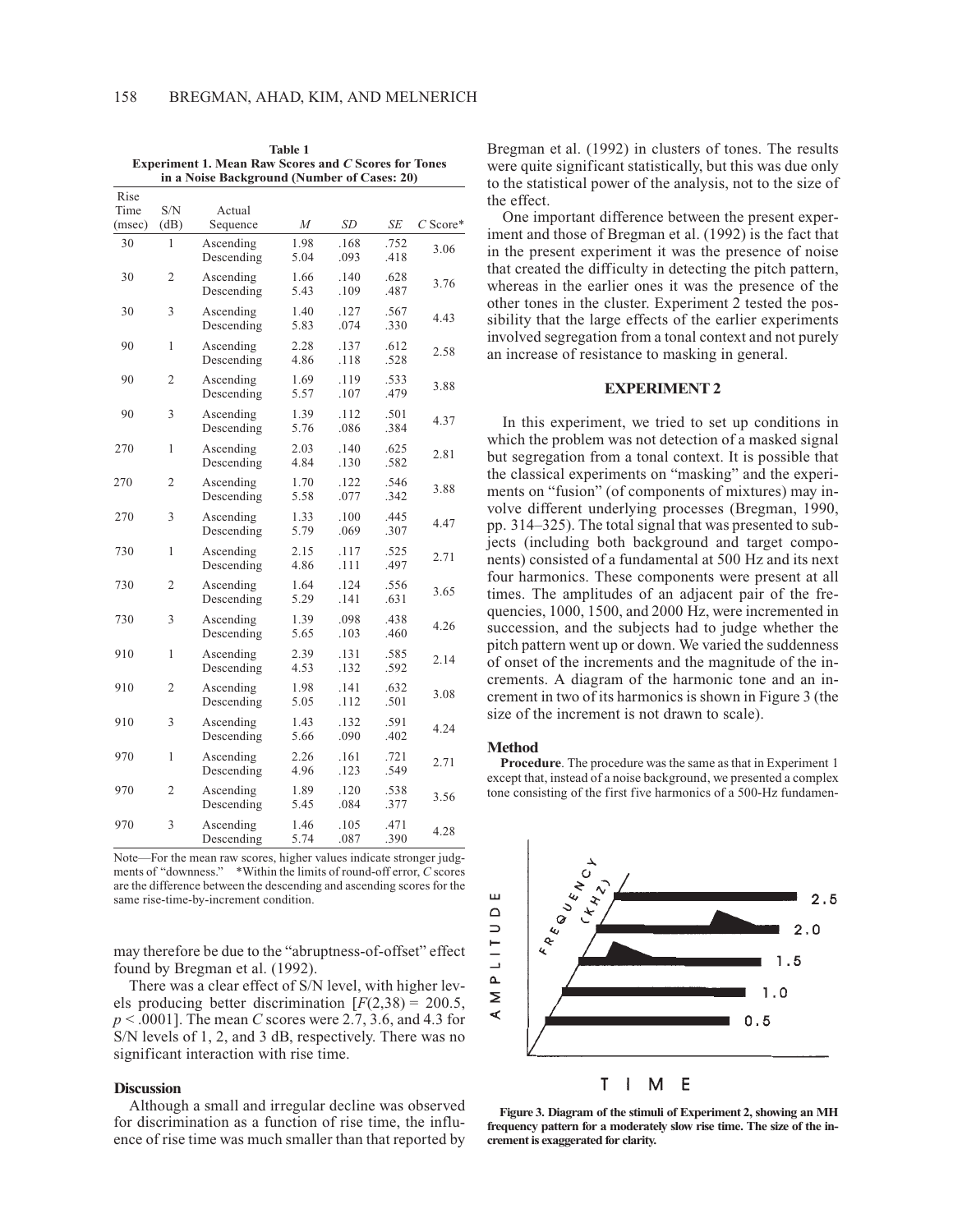tal, which lasted for 3.5 sec. At a point 0.5 sec after the onset of the complex tone, one of its harmonics was incremented in amplitude and then fell to its initial value; the total rise-and-fall change was completed in 1 sec. Then, 0.5 sec after this event, a different harmonic underwent an identical change, in terms of both rise time and amplitude. After the complex sound finished, the subjects were asked whether the pitch pattern of increments had gone up or down, and to rate their level of confidence, as in Experiment 1.

The experiment was divided into six sessions. The first two were the training and test sessions, which followed the same procedures as in Experiment 1. The other four sessions were test sessions of 72 trials each.

**Stimuli**. The envelope of the rise and fall of amplitude of the increment had the same form as the rise-and-fall envelope of the tones of Experiment 1. That is, they rose linearly from their resting values to a maximum and then immediately fell linearly back to their resting values. The six rise times were the same as those employed in Experiment 1. The level reached at the maximum of the triangular tone envelope is expressed in decibels relative to the steady-state level before and after the increment. The overall intensity of the complex tone in its steady state was 65 dB, A weighting. There were three increment levels: 1, 3, and 6 dB. These increments were chosen empirically, after pretesting 10 subjects, as being difficult enough for a high level of correctness not to obscure the effects of rise time on discrimination. Within a given trial, both tones had the same increment level. Values from Experiment 1 were used for the following: (1) the frequencies of the ascending and descending patterns, (2) the onset times and frequencies of the tones used in training (but they now had a 12-dB increment), and (3) the warning tone.

**Apparatus**. The apparatus was the same as in Experiment 1. **Subjects**. Nineteen people were paid to serve as subjects. Their mean age was 22.7 years, with a range of 21 to 27 years. None were discarded and no screening tests were administered.

#### **Results**

A discrimination score,  $C$ , ranging from  $+5$  (perfect discrimination) through 0 (random responding) to  $-5$ (systematically reversed ratings), was derived as in Experiment 1. Table 2 shows the raw rating-scale scores. High values signify the "downness" of the rating. The derived *C* scores are also shown. Within the limits of round-off error, the difference between each successive pair of raw scores (descending minus ascending) yields the corresponding *C* score.

Both univariate and multivariate tests were carried out on the variables of rise time, amplitude of increment, and session number. Only the univariate analyses will be reported unless one is significant and the other not. Figure 4 shows the effect of rise time separately for the three different increment amplitudes. The main effect of rise time was statistically significant  $[F(5,54) = 36.5]$ ,  $p < .0001$ ]. The means for the six rise times, averaged over increment amplitudes, were 3.7, 3.5, 2.9, 2.2, 2.1, and 2.0. These means fall monotonically with rise time, and the decline is sizable in magnitude, covering about a third of the range between the maximum possible score of 5 and the random value of 0. The significant effect does not arise simply from the fact that the means of the first two rise times are higher than the others. There is also a significant difference between the 270- and 730-msec rise times  $[F(1,18) = 20.3, p < .0005]$ . The

| Rise<br>Time | Incr.          | Actual                  |              |              |              |            |
|--------------|----------------|-------------------------|--------------|--------------|--------------|------------|
| (msec)       | (dB)           | Sequence                | M            | <b>SD</b>    | SE           | $C$ Score* |
| 30           | 1              | Ascending<br>Descending | 1.72<br>5.37 | .181<br>.140 | .790<br>.610 | 3.64       |
| 30           | $\overline{3}$ | Ascending<br>Descending | 1.78<br>5.38 | .201<br>.151 | .875<br>.658 | 3.59       |
| 30           | 6              | Ascending<br>Descending | 1.63<br>5.52 | .183<br>.150 | .797<br>.653 | 3.89       |
| 90           | 1              | Ascending<br>Descending | 1.99<br>5.31 | .148<br>.110 | .645<br>.479 | 3.32       |
| 90           | 3              | Ascending<br>Descending | 1.85<br>5.36 | .183<br>.153 | .799<br>.667 | 3.51       |
| 90           | 6              | Ascending<br>Descending | 1.72<br>5.31 | .153<br>.161 | .669<br>.700 | 3.59       |
| 270          | 1              | Ascending<br>Descending | 2.38<br>4.93 | .191<br>.167 | .832<br>.729 | 2.54       |
| 270          | 3              | Ascending<br>Descending | 2.28<br>5.14 | .197<br>.145 | .858<br>.633 | 2.86       |
| 270          | 6              | Ascending<br>Descending | 1.97<br>5.20 | .155<br>.164 | .677<br>.713 | 3.24       |
| 730          | 1              | Ascending<br>Descending | 2.64<br>4.59 | .157<br>.127 | .686<br>.554 | 1.93       |
| 730          | 3              | Ascending<br>Descending | 2.64<br>4.70 | .145<br>.164 | .632<br>.715 | 2.07       |
| 730          | 6              | Ascending<br>Descending | 2.25<br>4.72 | .161<br>.170 | .702<br>.743 | 2.47       |
| 910          | 1              | Ascending<br>Descending | 2.67<br>4.28 | .149<br>.199 | .651<br>.867 | 1.61       |
| 910          | 3              | Ascending<br>Descending | 2.44<br>4.39 | .150<br>.169 | .653<br>.738 | 1.96       |
| 910          | 6              | Ascending<br>Descending | 2.27<br>4.89 | .157<br>.173 | .682<br>.756 | 2.61       |
| 970          | 1              | Ascending<br>Descending | 2.64<br>4.37 | .169<br>.199 | .736<br>.865 | 1.72       |
| 970          | 3              | Ascending<br>Descending | 2.38<br>4.36 | .148<br>.206 | .643<br>.897 | 1.97       |
| 970          | 6              | Ascending<br>Descending | 2.14<br>4.52 | .174<br>.202 | .757<br>.882 | 2.37       |

**Table 2 Experiment 2. Mean Raw Scores and** *C* **Scores, for Increments in Harmonically Related Tones (Number of Cases: 19)** 

Note—Within the limits of round-off error, *C* scores are the difference between the descending and ascending scores for the same rise-timeby-increment condition. \*For the raw scores, higher values indicate stronger judgments of "downness."

differences among the three slowest rise times are not significant.

The rise-time effect is much larger and more regular than in Experiment 1. Note that for these means, there is no violation of the monotonic decrease with longer rise times, even at the longest one (which had the most abrupt offset). A final point is that although the signals for the first three and last three rise times were mirror images, and therefore matched for energy, there is no sign of a Ushaped trend in the data that would suggest that the results were due to total energy rather than rise time.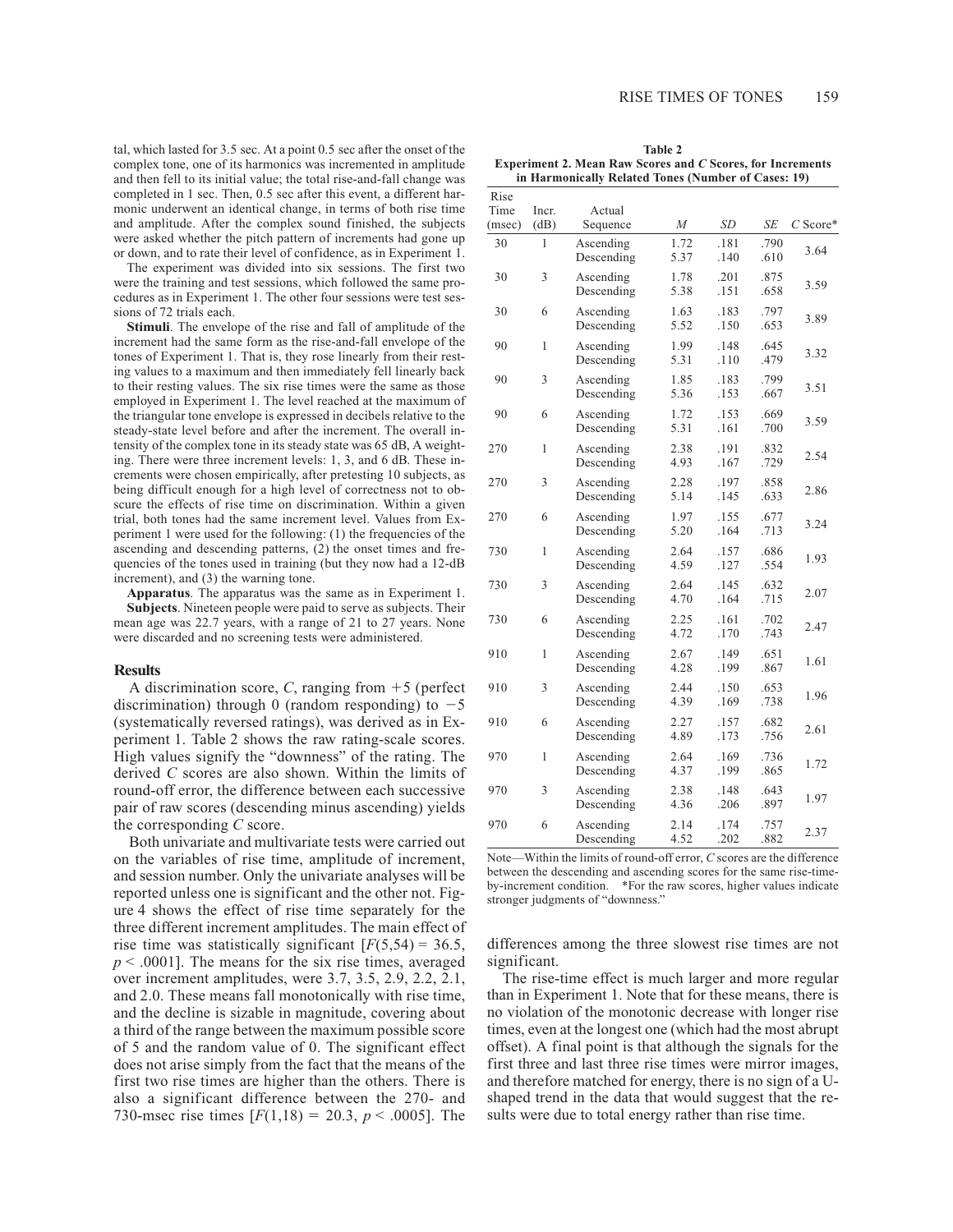

**Figure 4. Rise time results for Experiment 2, plotted separately for the three different increment sizes (1, 3, and 6 dB). Maximum possible score is 5.** 

There was also a strong and significant effect of the size of the amplitude increment  $[F(2,36) = 25.1, p <$ .0001]. The means were 2.5, 2.7, and 3.0 for increments of 1, 3, and 6 dB, respectively.

The effect of test session (1 to 4) was significant  $[F(3,54) = 10.6, p < .0001]$ . The effect was of moderate size; the means were 2.4, 2.7, 2.8, and 3.0 for the four test sessions. Some degree of learning evidently took place.

There were no significant interactions among the three variables. The effect of rise time was found at all three levels of amplitude increment. It was notable that the rise-time effect occurred with even a 1-dB increment  $[F(5,90) = 26.0, p < .0001]$ . It is interesting to observe that, as shown in Figure 4, the discrimination scores for a given rise time fall within a relatively small range, especially at the 30- and 90-msec rise times.

#### **GENERAL DISCUSSION**

The results of Experiments 1 and 2 were quite different. When the target tones appeared in a background of noise, just above the noise level, the effects of rise time were neither large nor monotonic. When the mean discrimination scores for different rise times were compared (averaged across other variables), the range from lowest to highest was only 0.6, or 12% of the positive range of the scale. Although the results were very significant, this was due more to the power of the statistics than to the size of the results. The results were quite different from those of Bregman et al. (1992), which showed a strong effect of rise time, with a range of values covering about 33% of the positive range of the scale (recall that a mean of 0 corresponds to random performance and that the negative range corresponds to systematically reversed judgments, which are rarely observed).

On the other hand, in Experiment 2, where the background of the incremented harmonic was other unchanging harmonics, discrimination fell monotonically as rise time increased and the range of means (averaged over other variables) was 1.7, or 34% of the positive range of the scale. The magnitude of this result is quite similar to that of the result of Bregman et al. (1992).

The difference between the present two experiments can be explained in the light of the theory proposed by Bregman et al. (1992) to account for their results. As we outlined in the introduction, they presented a cluster of pure tones, all within a critical band, having asynchronous onsets but synchronous offsets. They reported that when they listened to versions of their stimuli that were not asynchronous, they found it difficult to hear three different pitches in the mixture. Only when a single component changed in amplitude did its pitch become salient. This suggested to them that sudden amplitude changes, by activating "onset" responses of the nervous system, are capable of causing a "resetting" of the pitchanalysis mechanism. The new analysis is dominated by the components that have suddenly changed. Presumably other tonal components that are unchanging do not interfere with the computation of the new pitch, despite being in the same critical band, because they trigger no auditory "onset" responses at that instant. These ideas are similar to those of Kubovy (1981).

An extension of this explanation will handle the case of Experiment 2 quite well. In that experiment, each harmonic's increment occurred when the other harmonics were steady in amplitude. We assume that the "suddenchange" effect described in the introduction applies not only to "true" onsets or offsets (from or to silence) but to amplitude increments as well. It seems plausible that the amplitude increments of this experiment activated the same sort of onset responses in the auditory system that are seen with true onsets. If so, Bregman et al.'s (1992) explanation can be applied here; the auditory system's onset responses to particular frequencies do two things: they directly supply frequency information involved in the identification of the tone and also point to a narrow spectral region for enhanced analysis by other processes. Such a mechanism may be involved in a range of phenomena on "auditory enhancement," studied by Viemeister (1980), Summerfield, Haggard, Foster, and Gray (1984), and others, and on the "tonal aftereffect" studied earlier by Zwicker (1964).

We must, however, explain the weakness or nonexistence of a rate-of-onset effect in Experiment 1. Our previous explanation (Bregman et al., 1992), which was applied to onsets in a cluster of pure-tone components, attributed the lack of interference from the other simultaneous components to the fact that at the moment that the target component changed, the other components remained steady. Therefore, the spectral region of the target tone was the only one that was changing. For this rea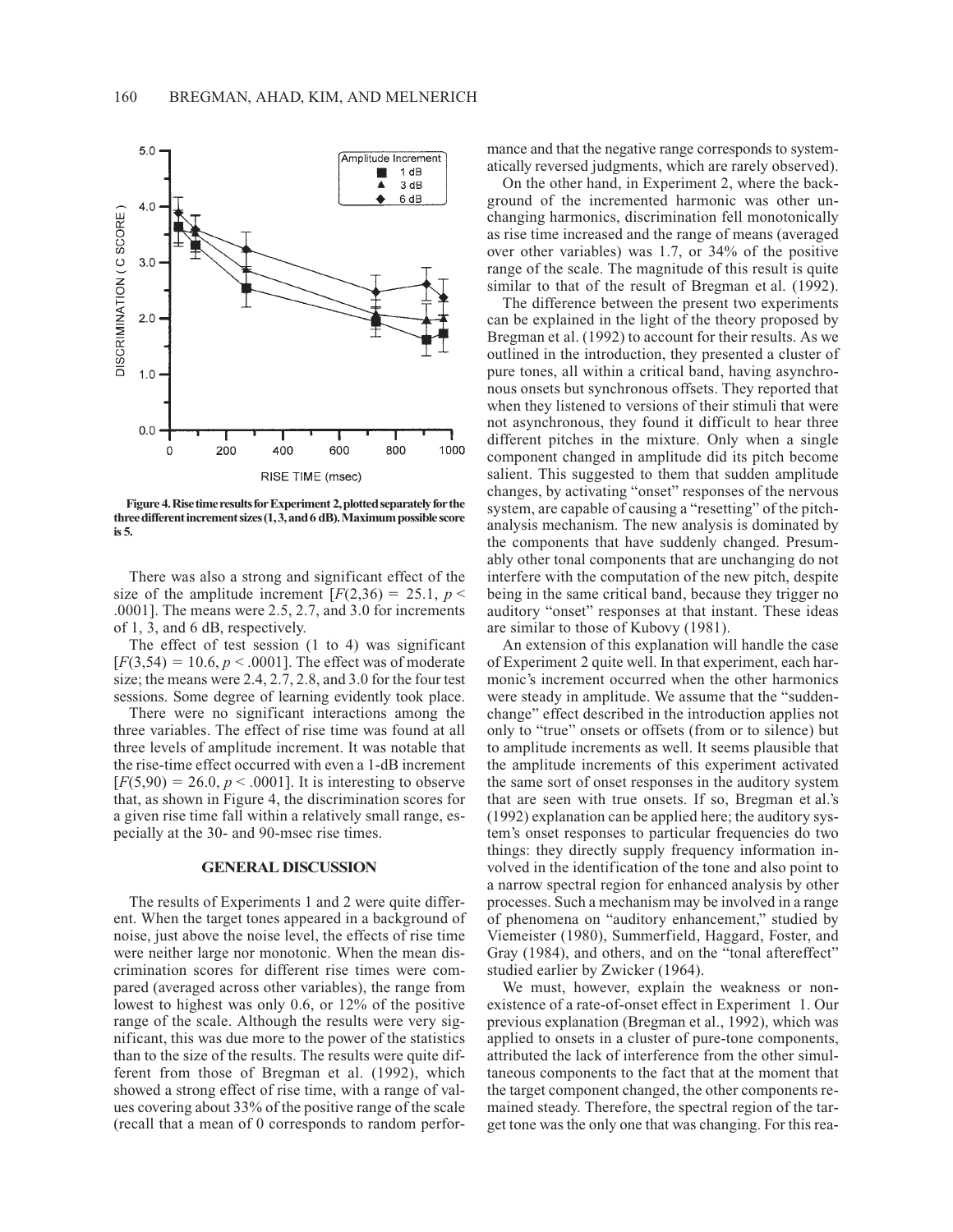son, the competing components did not attract spectral processing. The situation is different in the case of noise. The spectrum of noise, by definition, is always changing. There is no stability, even in the very short run, against which the change in a target spectral region stands out. When the first author listened to the sudden and slow onsets in noise, he actually judged that he could hear the tones with the slow onsets best because they sounded smooth in an otherwise constantly rough background. Other subjects did not experience this effect.

The explanation requires that the only onset (or amplitude change) activity be at the target frequency (or frequencies, in the case of a complex target). Onsets too near in time to that of the target tone are harmful. It is well known that in simultaneous masking, a longer delay of the onset of the target relative to that of the masker will improve detection (the "overshoot" effect studied by Zwicker, 1965, Bacon & Moore, 1986, Mc-Fadden, 1989, Carlyon & White, 1992, and many others). This is probably related to the sudden-change effect, and can be related to Experiment 1 as follows: There may be two classes of masking resulting from the amplitude changes in a noise mask. One ("onset masking") may result from the sudden amplitude increase when the mask is turned on. The second ("ongoing masking") may result from the amplitude changes occurring throughout the noise. (The latter would have been the basis for the masking observed in Experiment 1.) If one assumes that onset masking (being a result of greater amplitude changes than are present in ongoing masking) creates more interference, then it is possible that a target may be at a high enough amplitude to escape the ongoing masking but not the onset masking. This would explain why it could be detected more easily if its onset came well after the onset of the mask.

In Bregman et al.'s (1992) experiment, subjects were able to hear individual onsets, spaced as little as 60 msec apart, and within the same critical band as other components. Even among the onsets that began when the previous tone was still rising (i.e., when the rise times were longer than the onset asynchrony), the tones with more abrupt onsets were heard better. This suggests two things: (1) The onset response is not present throughout the whole rise but is triggered discretely at a certain point in amplitude (or amplitude change); and (2) as long as these discrete responses are separated sufficiently in time, they will enable processing at a specific spectrotemporal position to be dominant for a brief period of time. Without these assumptions, when the onsets of tones overlapped, the neural "onset" responses would also overlap, and therefore could not improve the segregation of the tones.

In the present Experiment 2, there was no competition among amplitude changes near each other in time. This is the best situation for the use of onset information. In the experiments of Bregman et al. (1992), there was sufficient time between the changes to allow them not to completely interfere with one another. The worst situation was found in the present Experiment 1, where the constant change inherent in noise, together with the small S/N levels used, did not allow the onset responses to be restricted to the regions of the targets. Therefore, processing could not be helped by the onset-response mechanism.

Finally, it is remarkable that, in Experiment 2, an increment of even a single decibel could be perceived almost as easily as one of 6 dB, especially with rise times less than 100 msec. The spread of spectral energy with rapid rise times could allow detection of the onset of an event, but detection was not all that was required in the up–down judgment task. The actual pitch had to be detected (to some degree of accuracy). In any case, the spectral spread at any rise time beyond 30 msec should have been negligible. Yet the falling function for the 1 dB curve in Figure 4 is not flat from 90 msec onward; it shows significant differences out to 730 msec. Therefore, the spectral spread in the signal cannot have been playing much of a role.

The physiological basis for sudden-onset effects is not presently known. However, some evidence points to a rather peripheral origin. Delgutte (1980) measured poststimulus-time histograms of the responses of an auditory nerve fiber in the anesthetized cat to a noise burst with either a sudden (1-msec) or a gradual (40-msec) onset. He found that the initial (early) neural activity was much larger for the sudden onsets. Later, working with synthetic speech sounds, he and Kiang showed that the 10-msec rise in the consonant "ch" led to stronger initial activity in the auditory nerve than did the 70-msec rise in the consonant "sh" (Delgutte & Kiang, 1984). However, one should be cautious about drawing inferences from these findings about the origins of the onset effects in the present experiment because of the different ranges of onset times involved. Our *fastest* onset was 30 msec, and the range over which Figure 4 shows differences is at least 700 msec. Furthermore, while the abruptness of onset may well be *coded* at a low level, it is likely that it is not used for purposes of segregation of sounds until it reaches a higher level, at which a variety of cues (such as harmonicity, asynchrony of onset, resemblance to earlier sounds, different spatial origin, etc.) can be brought together.

The logical way to continue this research would be to ask what would happen if several components of a complex spectrum rose in synchrony. One might expect that the auditory system would tend to treat this subset as a distinct perceptual entity and to compute new global properties for it. Would the emergence of these global properties, distinct from the properties of the larger spectrum, depend on the rise time of the subset?

#### **REFERENCES**

- BACON, S. P., & MOORE, B. C. J. (1986). Temporal effects in simultaneous pure-tone masking: Effects of signal frequency, masker/signal frequency ratio, and masker level. *Hearing Research*, **23**, 257-266.
- Bregman, A. S. (1990). *Auditory scene analysis: The perceptual organization of sound*. Cambridge, MA: MIT Press.
- Bregman, A. S., Ahad, P., & Kim, J. (1992). *Resetting the pitch-*